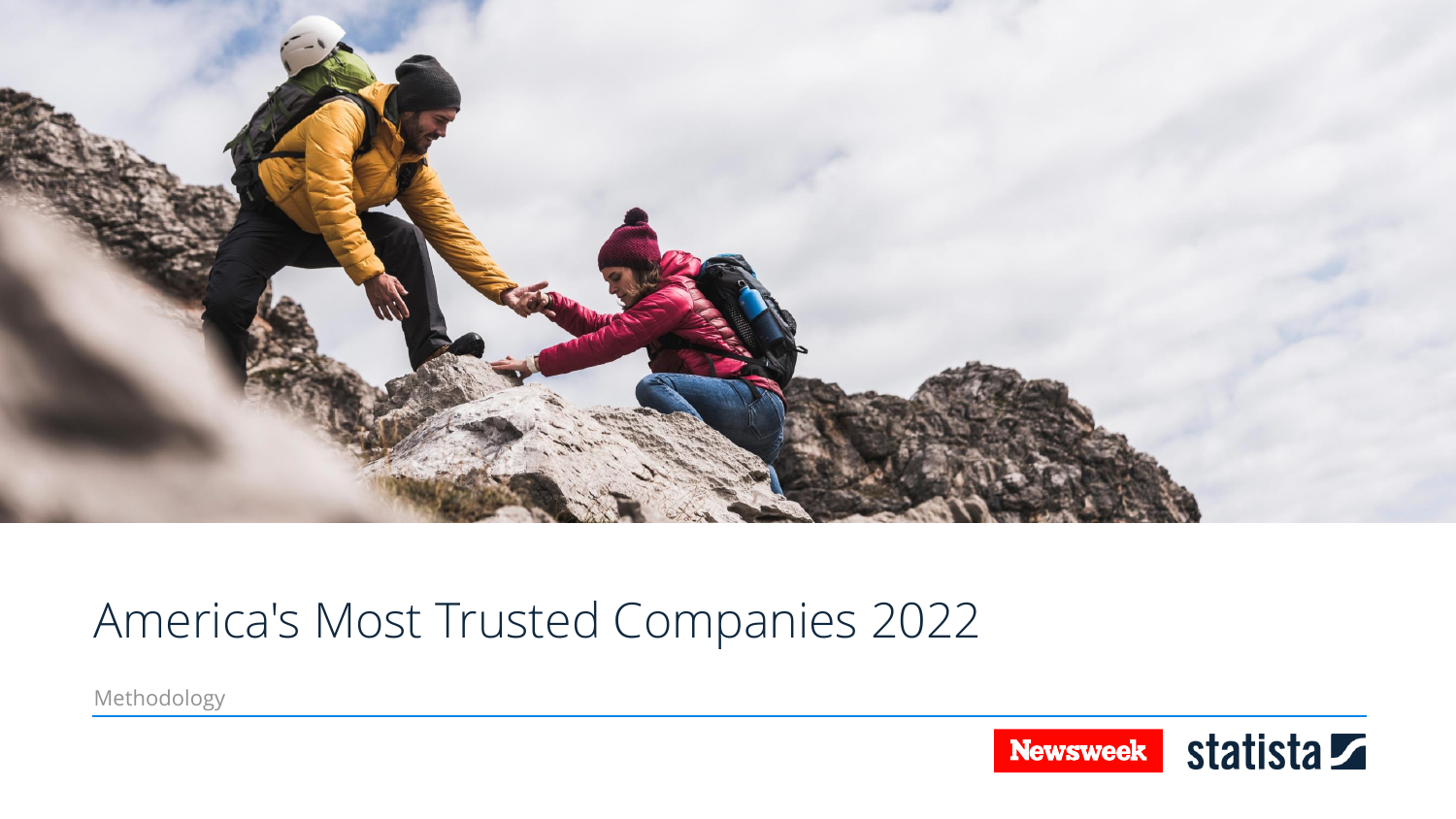# Methodology – America's Most Trusted Companies 2022

Management Summary

- For the first time, Newsweek, in collaboration with market research partner Statista, recognizes **America's Most Trusted Companies in 22 industries** according to U.S. residents' evaluations.
- The Most Trusted Companies have been chosen based on a holistic approach to evaluating trust. The three main public touchpoints of trust have been considered: **customer trust, investor trust, and employee trust**.
- The analysis followed a 3-step process:
	- 1) Market definition: All **stock listed** companies headquartered in the US with a **revenue over \$500 million** have been considered in the study.(1)
	- 2) Extensive survey: The basis of the analysis is an independent survey from a sample of about **50,000 U.S. residents**, who rated companies they know in terms of all three touchpoints of trust. A total of **110,000 evaluations** of companies has been submitted. The field period ran from CW 26 to CW 32 2021.
	- 3) Vetting of companies: For each company that received a sufficiently high number of evaluations a detailed check for scandals has been carried out. Companies that were involved in any recent scandals or lawsuits relevant to a dimension of trust have been excluded from the analysis.

### **The 400 best-rated companies in all trust dimensions were awarded. The toplist is presented by industries.**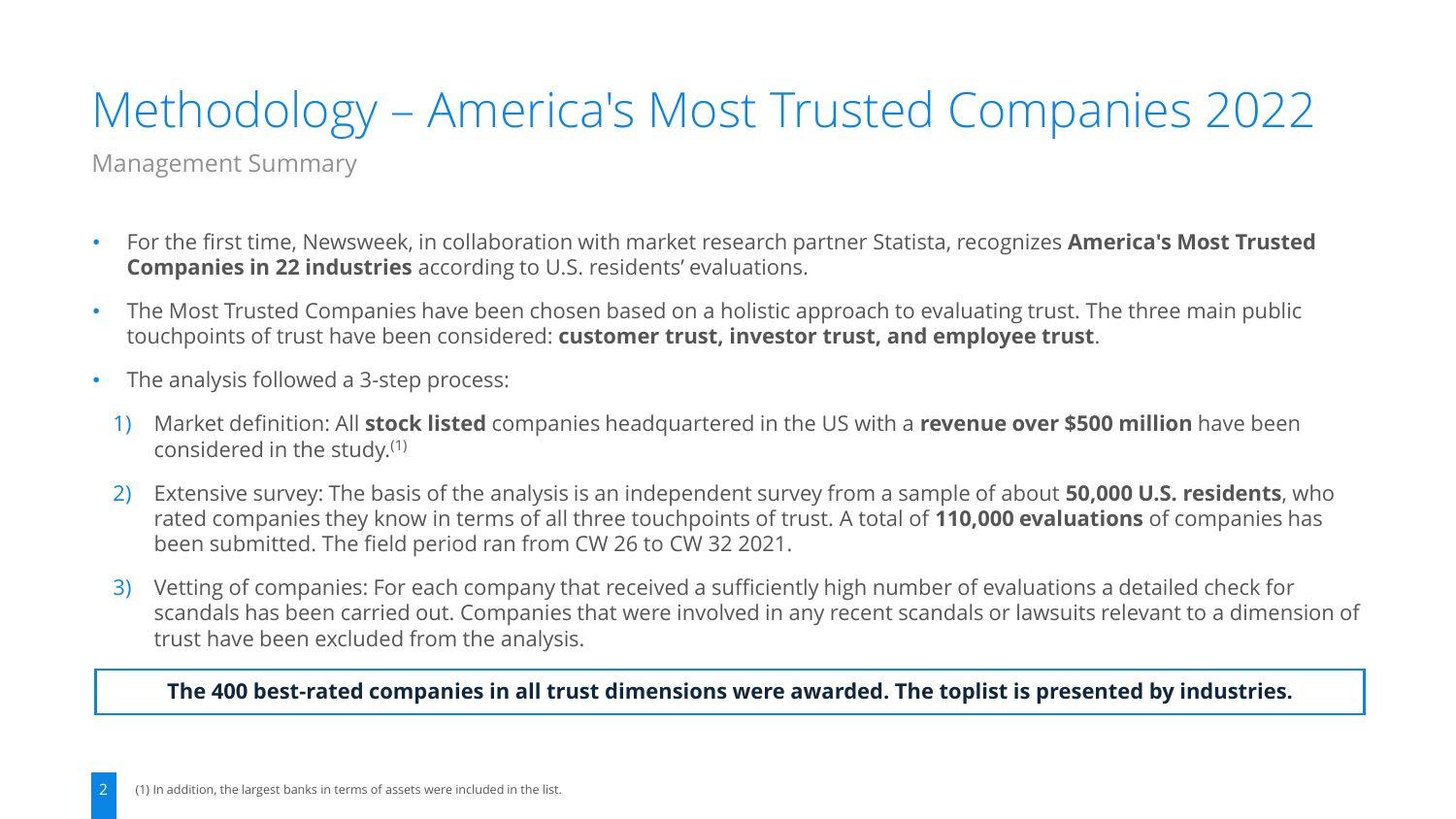## The analysis followed a 3-step-process

Process

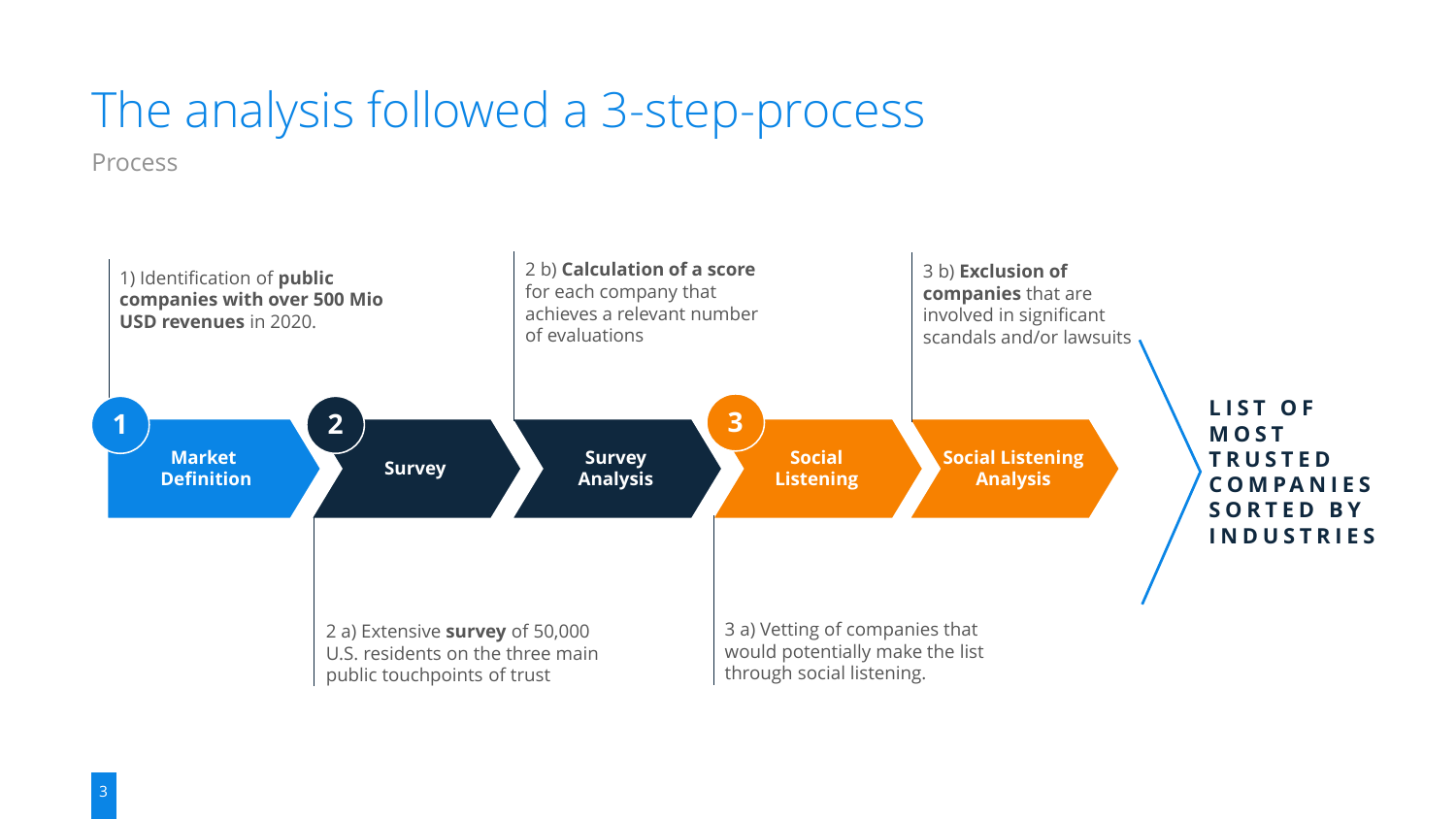### The analysis of the companies is based on more than 110,000 evaluations of U.S. residents

Basis

**The survey was conducted using online access panels, providing a representative sample of about 50,000 US residents. Each respondent/participant gave an evaluation of several companies: in total, 110,000 evaluations have been collected.**

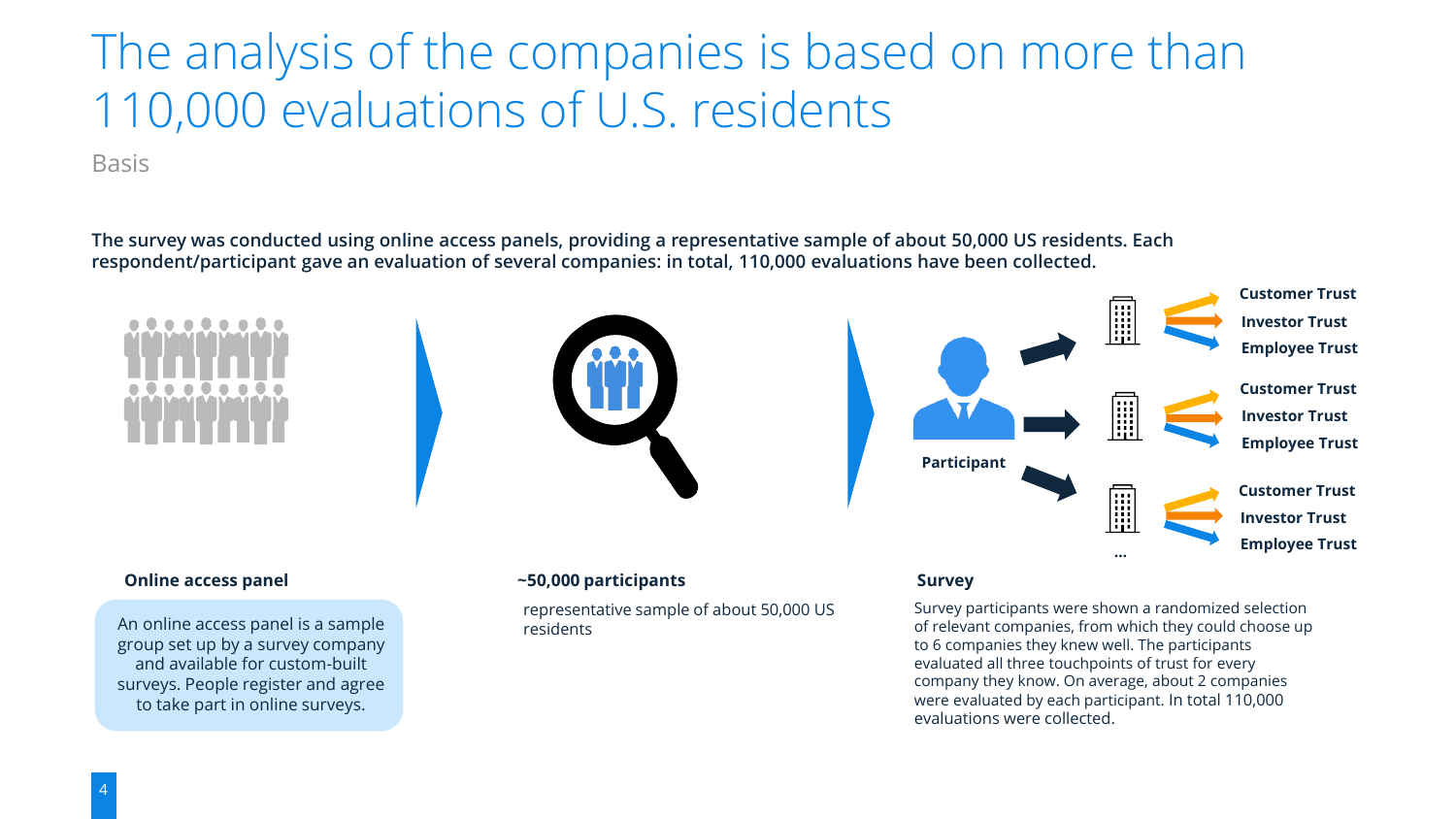## The analysis examines the company's three main public touchpoints of trust to generate a holistic view

Survey Content

### **Three main public touchpoints of trust have been evaluated:**



#### **Detailed evaluation criteria from the viewpoint of …**

#### …a (potential) customer:

- I trust in this company to treat me fairly as its customer
- I trust in this company's products and services
- Should I have a complaint as the customer of this company, I trust that it would be addressed to my full satisfaction
- I trust this company's advertising and communication claims

#### …a (potential) investor:

- I believe this company would be a good long-term investment
- I trust in this company's values
- I trust that this company is competently led

#### …a (potential) employee:

- I believe this company treats its employees fairly
- I believe that this company pays its employees well
- This company is an attractive employer
- I believe this company offers good opportunities for career development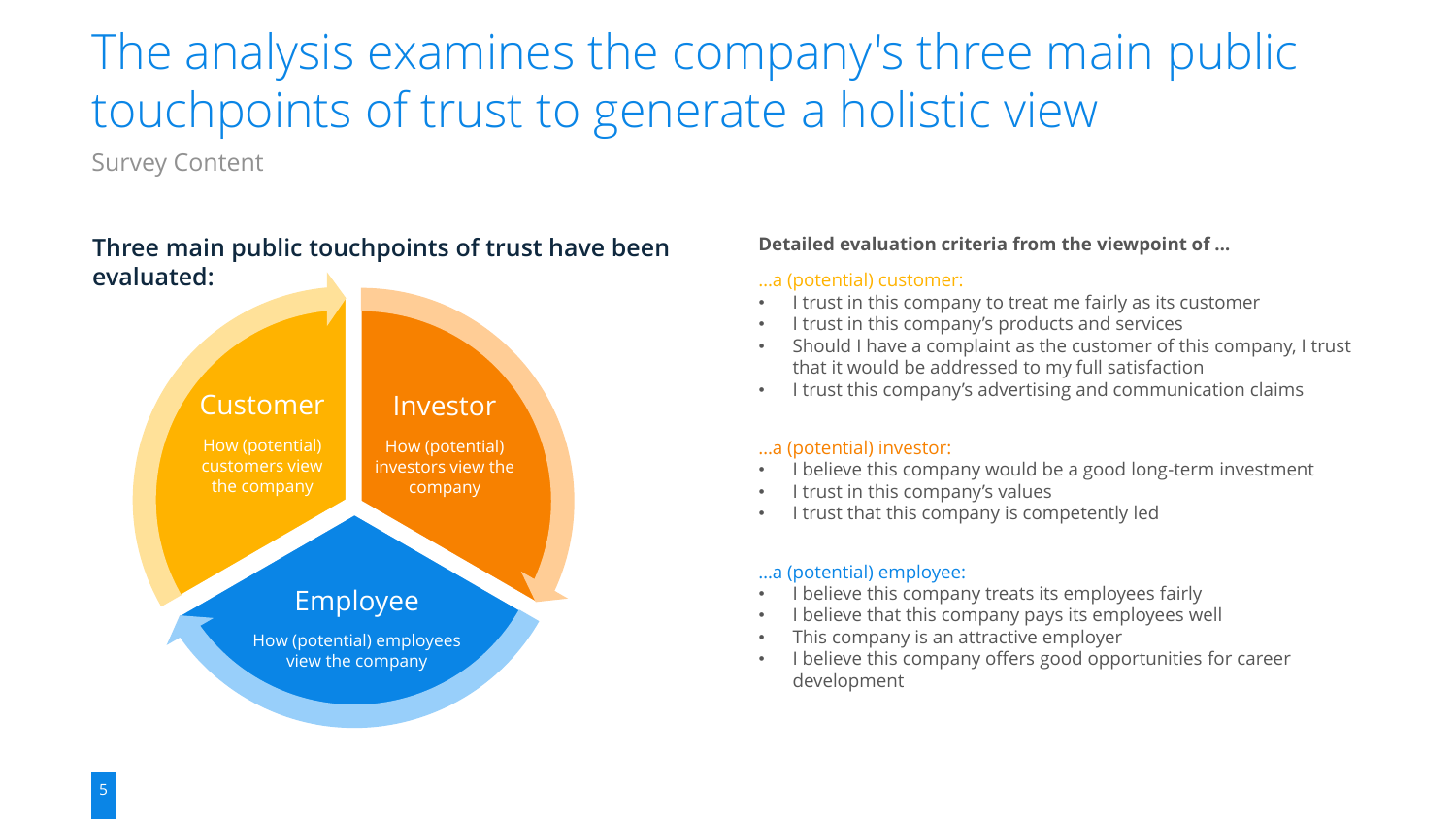### The score of a company is composed of the 3 dimensions of trust

### Scoring & Creation of the Ranking

- Survey participants were shown a randomized selection of relevant companies from which they could choose up to 6 companies they knew well. On average, about 2 companies have been evaluated by each participant.
- The participants evaluated all three touchpoints of trust for every company they know. For each criterion, a detailed list of questions was asked (see page 5). Responses from participants who actually are customers, investors and/or employees were taken into account with a higher weight.
- Each dimension of trust has been weighted. The score was calculated as follows: **40% x Customer Trust + 40% x Investor Trust + 20% x Employee Trust.**
- Based on a social listening analysis, companies that have been involved in scandals or lawsuits related to at least one of the dimensions of trust have been excluded from the list.
- The 400 companies with the highest score have been awarded Amercia's Most Trusted Companies. The list of America's Most Trusted Companies is presented by industry.

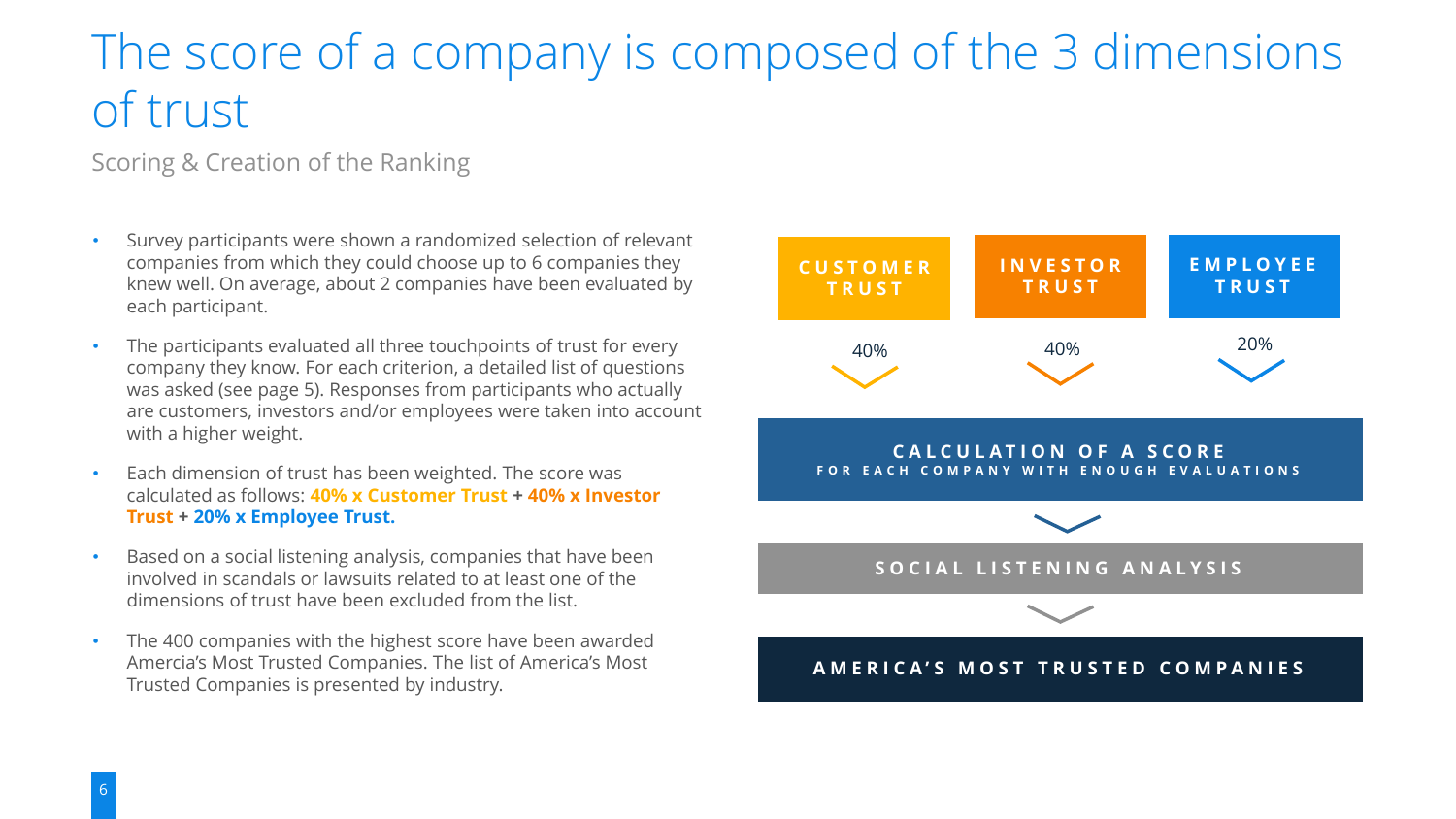### America's Most Trusted Companies are presented in 22 industries

Awarded Companies per Industry

| Industry                               | Awarded<br>companies |
|----------------------------------------|----------------------|
| Aerospace & Defence                    | 3                    |
| Appliances & Electronics               | 9                    |
| Automotive & Components                | 14                   |
| <b>Banks</b>                           | 20                   |
| Construction                           | 9                    |
| Consulting & Professional Services     | 11                   |
| Consumer Goods                         | 25                   |
| <b>Energy &amp; Utilities</b>          | 33                   |
| <b>Financial Services</b>              | 21                   |
| Food & Beverage                        | 20                   |
| <b>Health Care &amp; Life Sciences</b> | 21                   |
|                                        |                      |

| Industry                          | Awarded<br>companies |
|-----------------------------------|----------------------|
| Insurances                        | 13                   |
| Machines & Industrial Equipment   | 23                   |
| Materials & Chemicals             | 9                    |
| Media & Entertainment             | 13                   |
| Real Estate & Housing             | 13                   |
| Retail                            | 32                   |
| Software & Telecommunications     | 30                   |
| Technology Hardware               | 26                   |
| Textiles, Clothing & Luxury Goods | 16                   |
| Transport, Logistics & Packaging  | 22                   |
| Travel, Dining & Leisure          | 17                   |
| <b>Total</b>                      | 400                  |